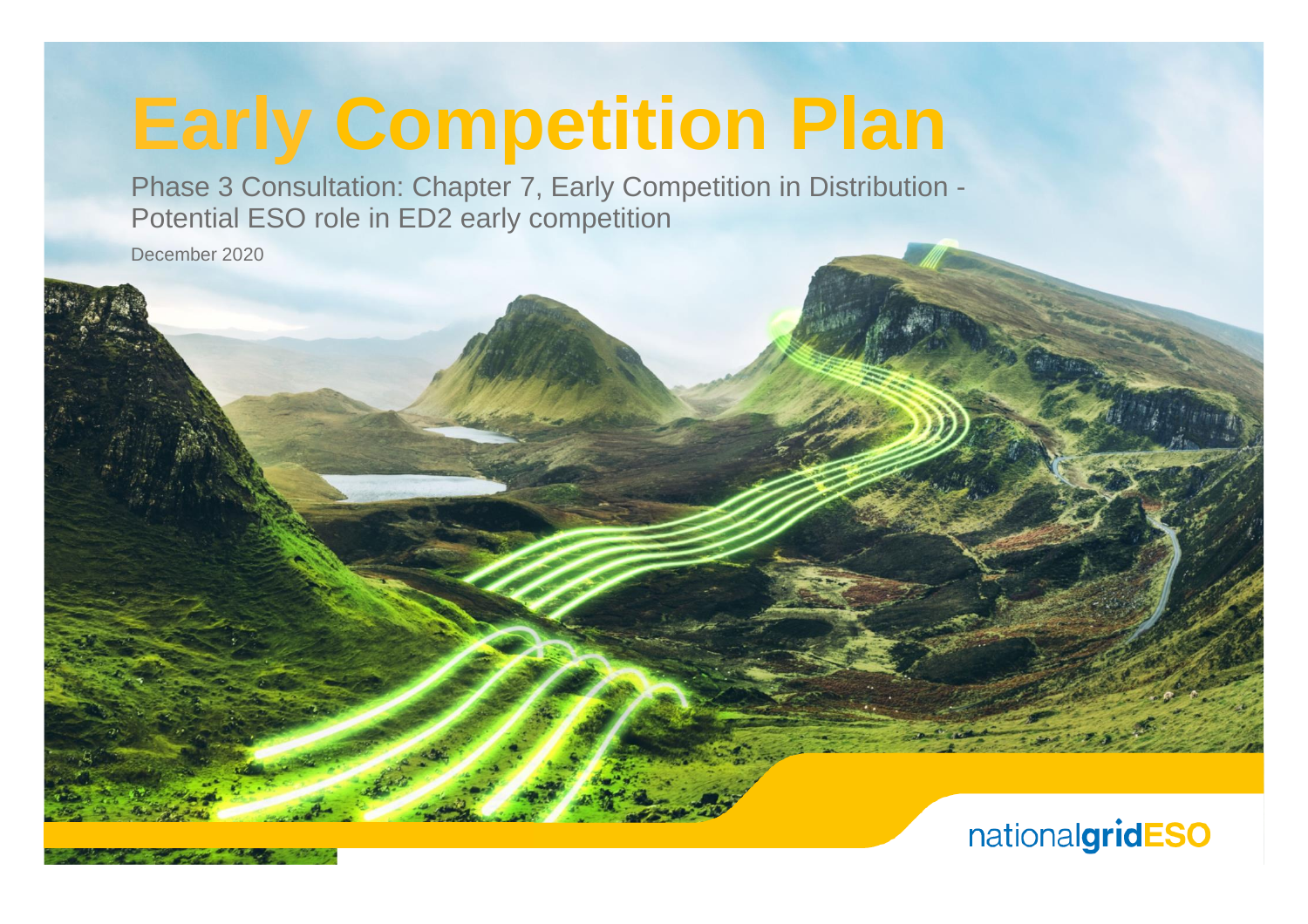| $\mathbf{1}$   | <b>SUMMARY</b>                                   | 3              |
|----------------|--------------------------------------------------|----------------|
| $\overline{2}$ | <b>APPROACH AND ASSUMPTIONS</b>                  | 4              |
| 3 <sup>1</sup> | DISTRIBUTION EARLY COMPETITION ROLES AND PROCESS | $6\phantom{a}$ |
|                | ΠC<br>OC                                         |                |

**Contents**

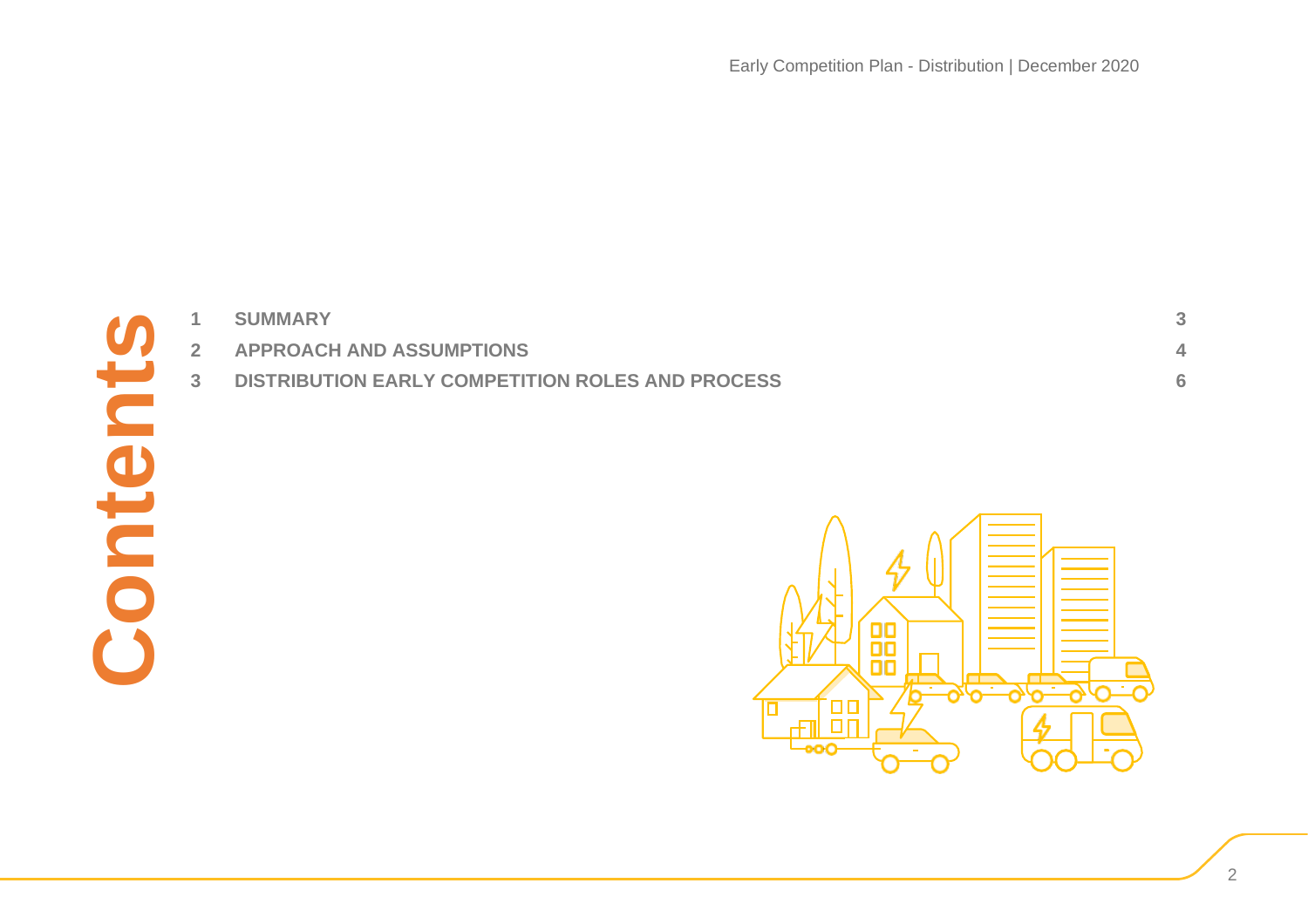# <span id="page-2-0"></span>**1 Summary**

While the primary focus of the Early Competition Plan is on transmission needs, Ofgem are in the process of making the decision of whether to include early competition in the electricity distribution sector as part of RIIO-ED2, due to start in 2023.

While developing the roles required to support early competition at a transmission level, Ofgem have also asked the Electricity System Operator ("ESO") to consider what role it could play in supporting early competition in the electricity distribution sector from 2023. Areas to consider suggested by Ofgem include auditing and running and/or assessing the tender process.

One output of the Early Competition Plan will be an ESO thought piece on this subject. It will set out a range of options and considerations that could inform Ofgem's thinking in relation to early competition for RIIO-ED2.

In this chapter we are seeking stakeholder feedback on:

- The application of the proposed process and roles to distribution needs
- Views on which parties may be best placed to perform required roles
- Views on potential additional roles and which parties may be best placed to perform them

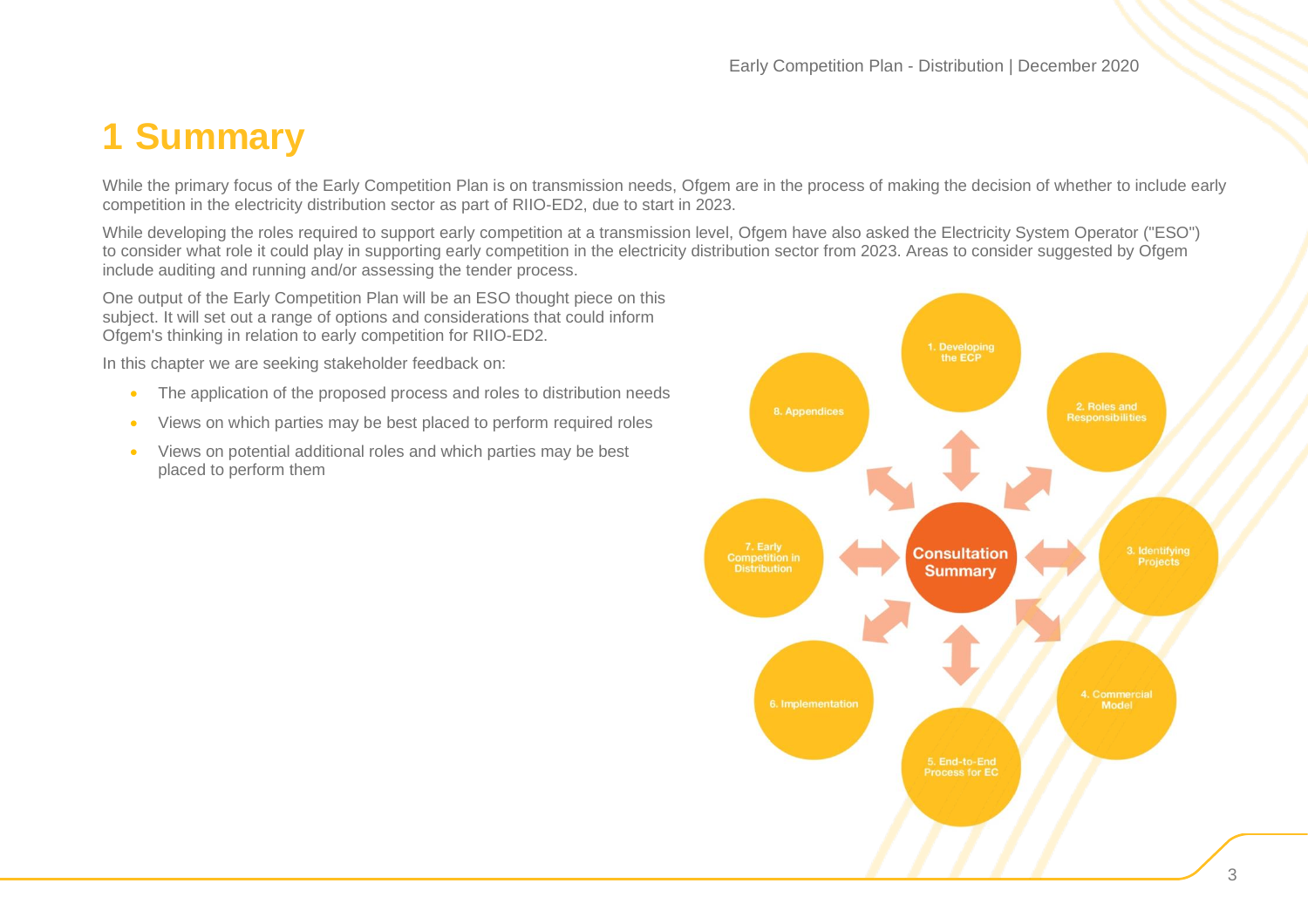# <span id="page-3-0"></span>**2 Approach and assumptions**

This section sets out our approach and assumptions used to develop our thinking on the topic of the potential role(s) of the Electricity System Operator ("ESO") in distribution sector early competition. We did not cover this topic in our Phase 2 consultation because it was felt that it would build on the work done for transmission level early competition.

Our approach to the request from Ofgem is to work with stakeholders to establish at a high level:

- 1) Could the process steps and activities developed for the transmission level model of early competition be applied to distribution needs?
- 2) Whether the key roles required to support early competition are the same for both transmission and distribution?
- 3) Whether there are potentially any additional process steps or roles that could be useful?
- 4) What are the key advantages and disadvantages of each party performing a role where they have been identified as an option?
- 5) What are stakeholder views on who might be placed to perform the roles?

To develop our thinking in this area we have used the following key assumptions:

- The same model for early competition would apply for both transmission and distribution needs
- Where there is a common role, the ESO will only consider performing a role at distribution sector level that it is performing already at transmission level
- We don't confine the thinking on roles to only those supporting the transmission level model of early competition
- The ESO should only be considered as a possible Third Party option (a Third Party being an institution, new or existing, not traditionally involved in distribution)
- The nature of institutional structures for ED2 is not currently known, other than Distribution Network Owners ("DNOs") may take

on additional Distribution System Operator ("DSO") activities. We have assumed that current business structures will remain in place during ED2, and

The decision to implement early competition at distribution level is led by Ofgem as part of ED2, and Ofgem will decide how to conduct any deeper review of institutional arrangements.

#### **Aim of consultation**

In order to understand what role there could be for the ESO in supporting distribution level early competition, we are seeking additional stakeholder views on whether there is a strong case for Third Party involvement, or whether existing institutions are a natural fit. We would like stakeholders to provide views on the relative advantages and disadvantages of the options, and to indicate their preferred option for which party they feel is best placed to perform a role.

The decision on whether early competition at either level is in consumer interest sits with Ofgem. We are not seeking stakeholders' views on whether early competition should or should not be implemented into distribution. For the purpose of the following sections it should be assumed hypothetically that Ofgem have decided that early competition will be implemented into distribution.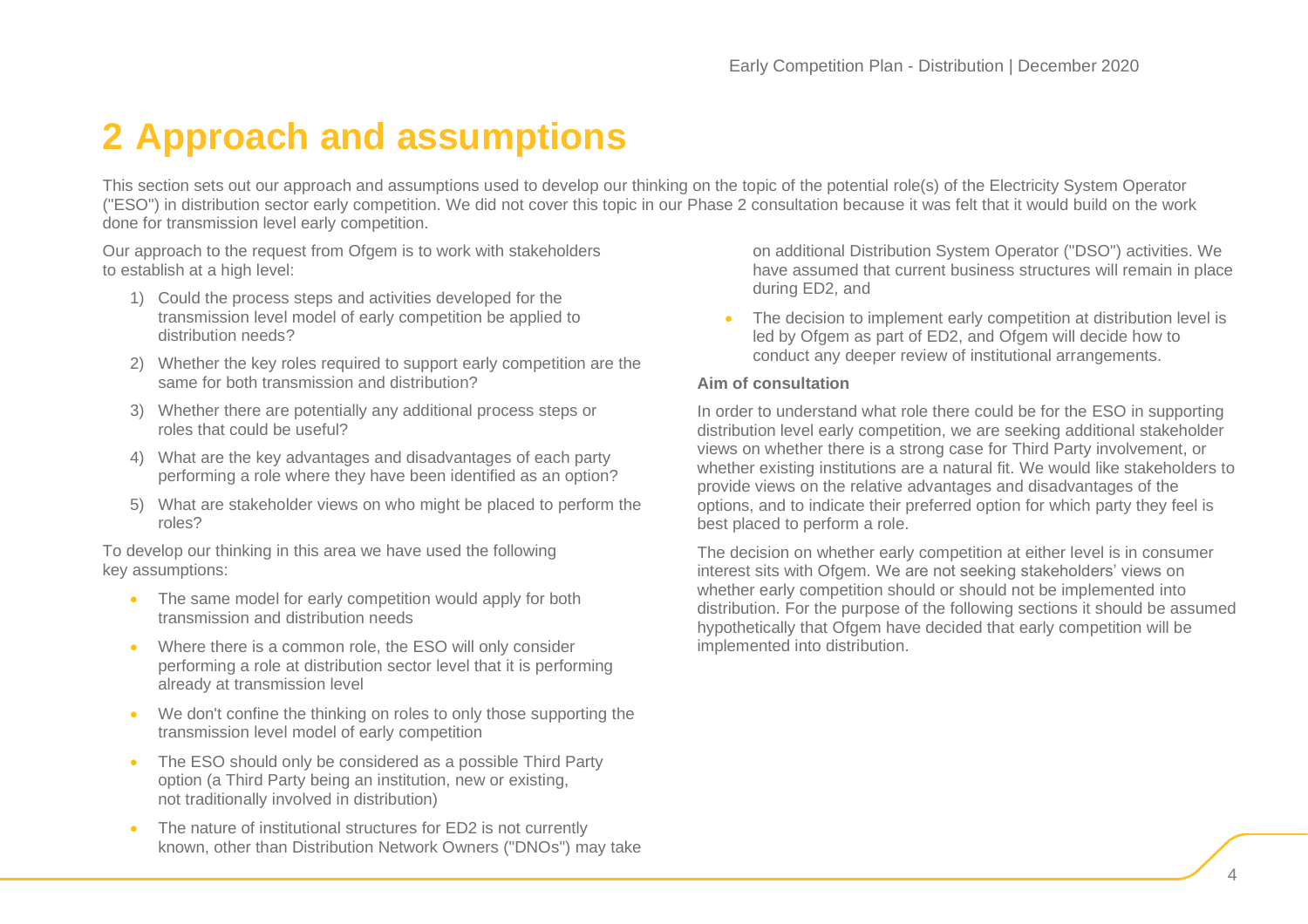# **Stakeholder engagement**

The options, views, advantages and disadvantages set out in the following sections have been developed through engagement with stakeholders. In September the ESO ran workshops with the Energy Networks Association ("ENA") Over Arching Working Group on ED2 Competition ("OAWG ED2C") to seek views from the DNO community.

At the beginning of October, we also ran two webinars seeking views from all interested stakeholders. It should be noted that there was an equal split in numbers between DNO and non-DNO stakeholder organisations which chose to participate in the webinars.

# **Strive for fair stakeholder representation**

To encourage distribution focussed stakeholder engagement, we ran targeted workshops via the Energy Network Association. This was in addition to our wider programme of workshops and Ofgem signposting the work being done in the ED2 Sector Specific Methodology Consultation.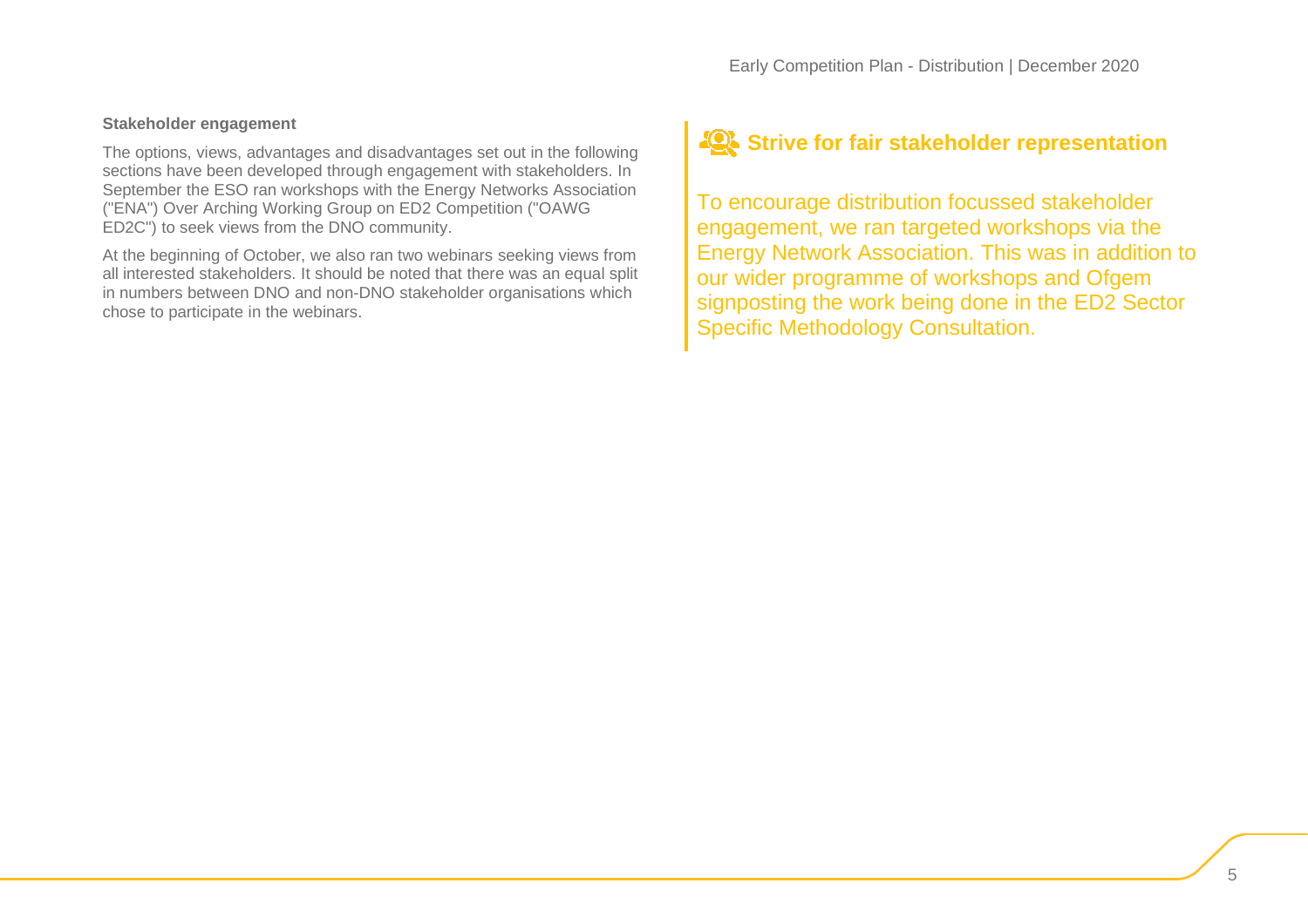# <span id="page-5-0"></span>**3 Distribution Early Competition Roles and Process**

In the following sections we will cover the application of the process being developed for transmission level needs to distribution, the key roles developed to support this process and lastly, ideas on potential additional roles that could support early competition at distribution level. In each section we will set some detail, the options to be considered and a summary of the stakeholder views that we have heard so far.

# **3.1 End to End Process**

The key roles associated with early competition for transmission needs are being designed to support the process. Our starting point has been to consider whether the high-level process set out for transmission level needs could be applied to distribution level needs.

An outline of the key process steps and activities can be found in the [Consultation](https://www.nationalgrideso.com/document/181901/download) Summary, Chapter 3 [Identifying Projects,](https://www.nationalgrideso.com/document/181916/download) Chapter 4 [Commercial Model](https://www.nationalgrideso.com/document/181921/download) and Chapter 5 [End to End Process.](https://www.nationalgrideso.com/document/181926/download)

End to End Process



# **Stakeholder feedback**

Stakeholder feedback has not indicated any major incompatibility issues at distribution level, if the high-level end to end model set out in the Phase 2 consultation was to be applied. What was confirmed is that there would have to be modifications at a more detailed level to reflect the differences between the transmission and distribution sectors. It would not be possible to simply adopt an exact copy of the process used for transmission needs to address distribution needs.

Some key themes heard from stakeholders so far are:

• The tender process being proposed for the transmission level needs does not appear to create any issues. It appears to follow a similar approach to standard procurement practice in the distribution sector, and has elements common to Utility Contract Regulations 2016 ("UCR"), which the distribution sector already operates against

- The application of criteria to determine whether a need could be suitable for early competition could work. However, the criteria would need to change to reflect the shorter timescales, lower value and potential impact on multiple customers traditionally associated with distribution network needs
- Network Planning at distribution level could support the project identification process as it does identify future needs. However, it does not currently use the same processes as transmission e.g. Network Options Assessment ("NOA")

# **Preferred option**

Our current position is that the key process steps and activities could work for distribution.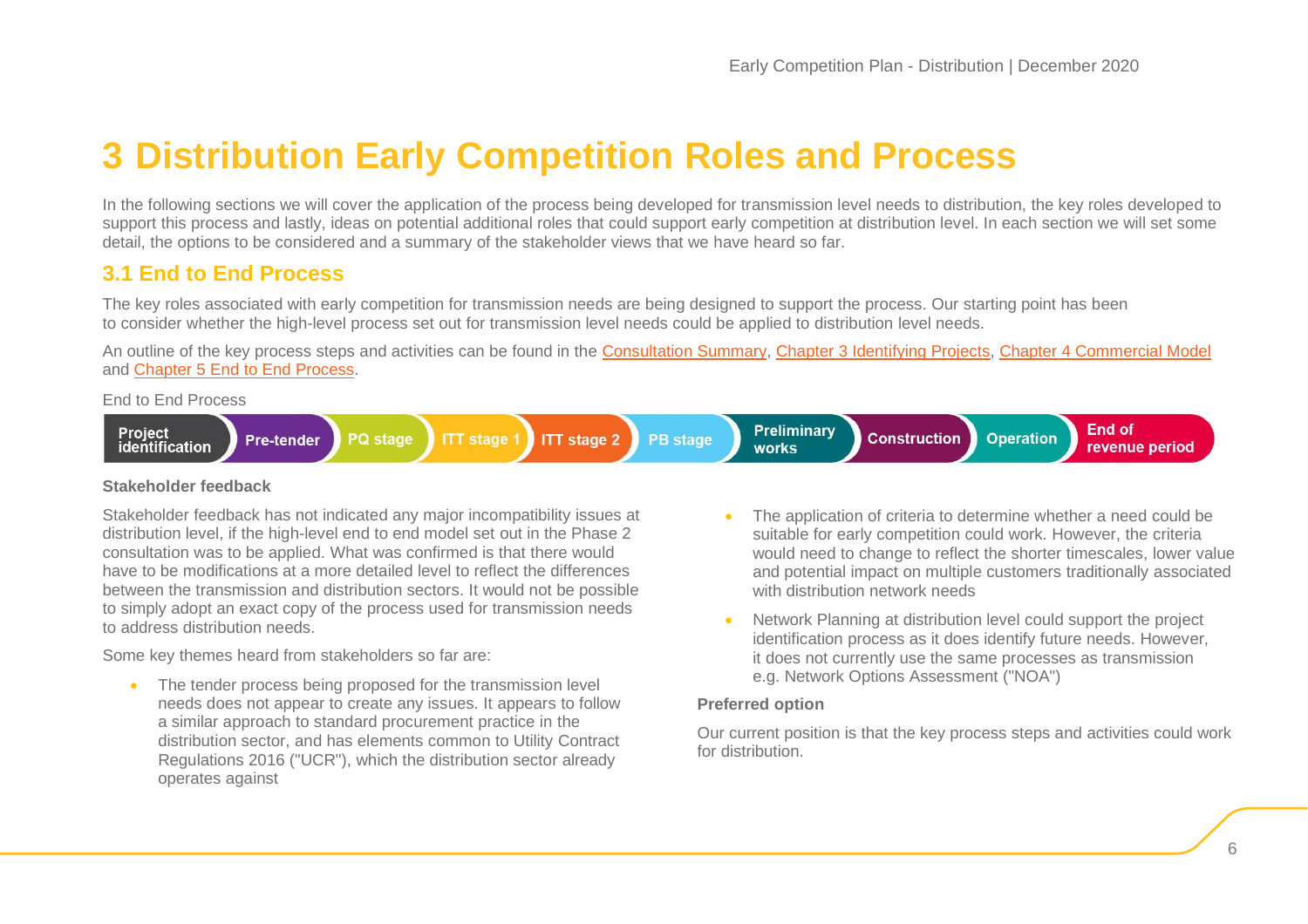#### **Questions**

1. Is there an issue with the high-level early competition process being developed that means it could not be used for distribution sector needs? If yes, please specify the issue(s) and why they make the process unusable.

# **3.2 Key roles**

This section considers which parties may be best placed to perform the key roles identified to support the early competition model.

[Table 1](#page-6-0) sets out the key roles and options being considered for which parties could perform them. The options generated are based on the logic applied for the transmission level early competition model. For more detail on the roles please see Appendix A, and Chapter 2 Roles & Responsibilities



| Upuons |                     |            |  |
|--------|---------------------|------------|--|
| ofgem  | DNO/<br><b>DSOs</b> | 南音利        |  |
|        | DNO/<br><b>DSOs</b> | 临音         |  |
| ofgem  | DNO/<br><b>DSOs</b> | <b>KAA</b> |  |
| ofgem  |                     |            |  |
|        | DNO/<br><b>DSOs</b> | トール        |  |
|        | DNO/<br><b>DSOs</b> | انذا       |  |
|        |                     |            |  |

<sup>3</sup>rd party

Assumptions for ED2:

- <span id="page-6-0"></span>• Multiple integrated Distribution Network Owner ("DNO")/Distribution System Operator ("DSO")– business structures as of 2020
- All DNOs would be able to participate in early competition against other bidders
- Higher volume / lower value of projects at distribution level
- Early competition being run for transmission needs
- Third Party could be a new party, the party performing the role at transmission level, or the ESO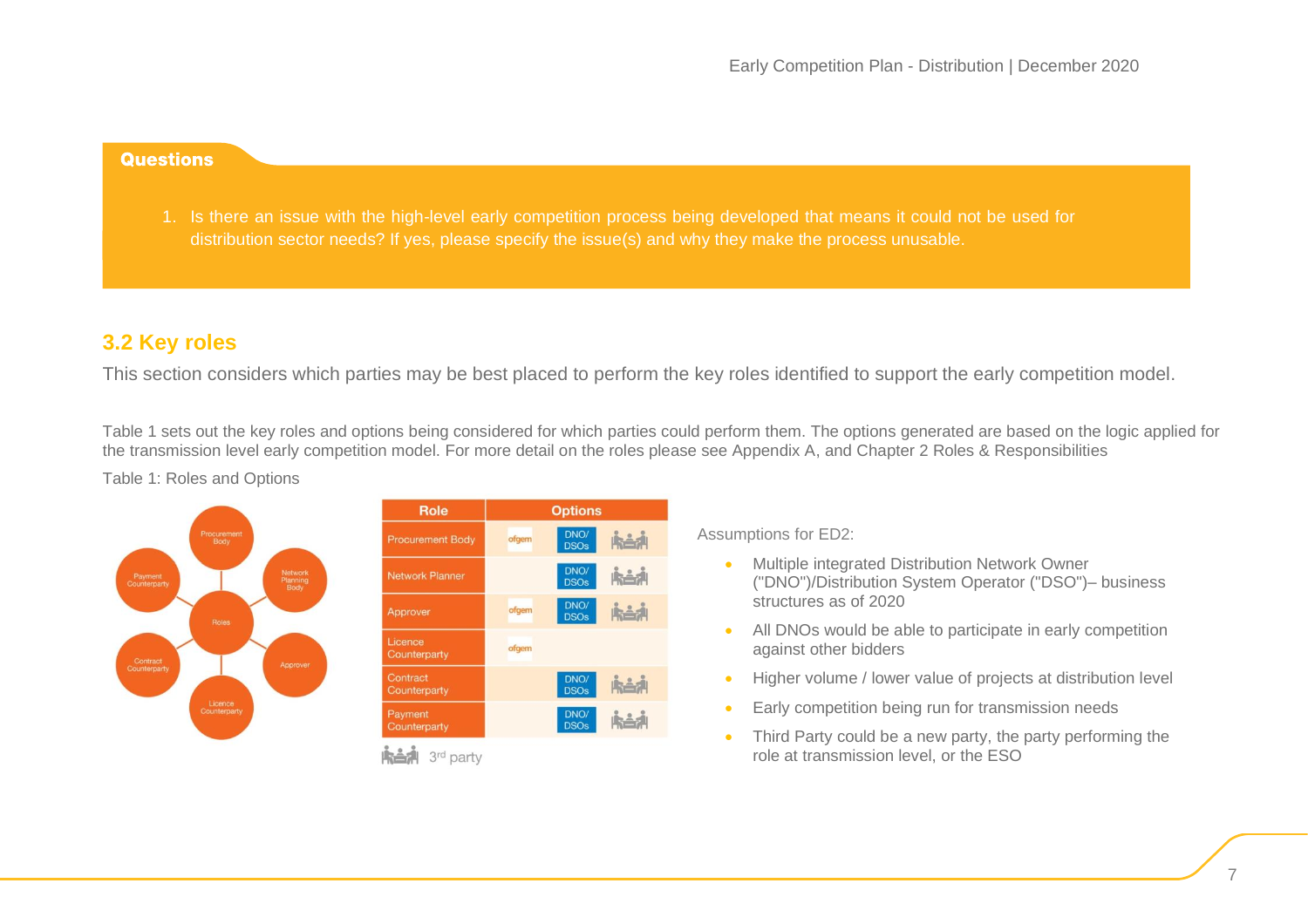# **Stakeholder feedback**

A significant proportion of the stakeholder feedback received so far has been from DNOs. A table of key advantages and disadvantages of each of the options for parties to perform roles can be found in Appendix B. These were initially developed and tested by the ESO with the ENA OAWG. They were then further developed and tested in the October webinars which were open to all stakeholders and did include non-DNO stakeholders.

# **Procurement body**

Stakeholders have expressed very strong support for this role to sit with the DNO/DSO. Strong themes heard in support of this position is their experience of running competitions already, their in-depth knowledge of the multi voltage networks, and that they are best placed to react quickly to customer needs in an environment that traditionally works to shorter timescales than transmission. The perceived complexity and cost of introducing Ofgem or a Third Party to this role is seen as a very significant disadvantage by nearly all stakeholders alike.

Non-DNO stakeholders expressed some concern that there could be a conflict of interest if the DSOs in ED2 are an integrated DSO/DNO, with the DNO arm taking part in the competition. However, it was generally acknowledged that the future relationship between DSO and DNO is not known at this point. There was also a view expressed that due to the perceived complexity and cost of the other options, the risk of a conflict of interest could be better mitigated by Ofgem strengthening the regulatory regime the DNO's operate within.

For the transmission level process our preferred option is being developed. Please see [Chapter 2 Role & Responsibilities](https://www.nationalgrideso.com/document/181911/download) for more details

# **Network Planner**

Stakeholders have expressed very strong support for this role to remain with the DNO/DSOs. The key theme from all stakeholders is that distribution network planning is currently a core activity of the DNOs and is very different to transmission level. The modelling, needs drivers, timescales, assets, topography and multi-voltage nature would make the transfer of this role to any 3rd party extremely challenging and costly.

For the transmission level process our preferred option is that there is minimal change to the current state which involves the ESO and TOs working together on network planning. The stakeholder views in support of the DNO/DSO can be considered broadly equivalent of our preferred option for transmission, in that they are proposing to maintain a similar current state.

# **Approver and Licence Counterparty**

Stakeholders have expressed extremely strong support for these roles to sit with Ofgem. This reflects the preferred option at transmission level. Key themes are that as the Approver. Ofgem are best placed to provide a strong voice for consumers and build trust in the process. The role of Licence Counterparty naturally sits with Ofgem as only they have the power to award a Licence.

A view was expressed that while it made sense for Ofgem to be the approver, there could be an opportunity to consider whether some form of independent audit of Ofgem decisions would be reasonable.

#### **Contract Counterparty**

Stakeholders have expressed extremely strong support for DNO/DSOs to take on this role. The key message from stakeholders is that the Contract Counterparty should be the holder of the operational risks associated with the provision of the service, as is the case today for DNOs. If this is not the case, a concern raised was it creates a disconnect between the party responsible for provision of the service and the party who is accountable to consumers and the regulator for issues created by a failure in the service. This is broadly like our preferred option for the transmission level process, which is for the ESO to perform this role. Please see Chapter 2 Roles & [Responsibilities](https://www.nationalgrideso.com/document/181911/download) for more information.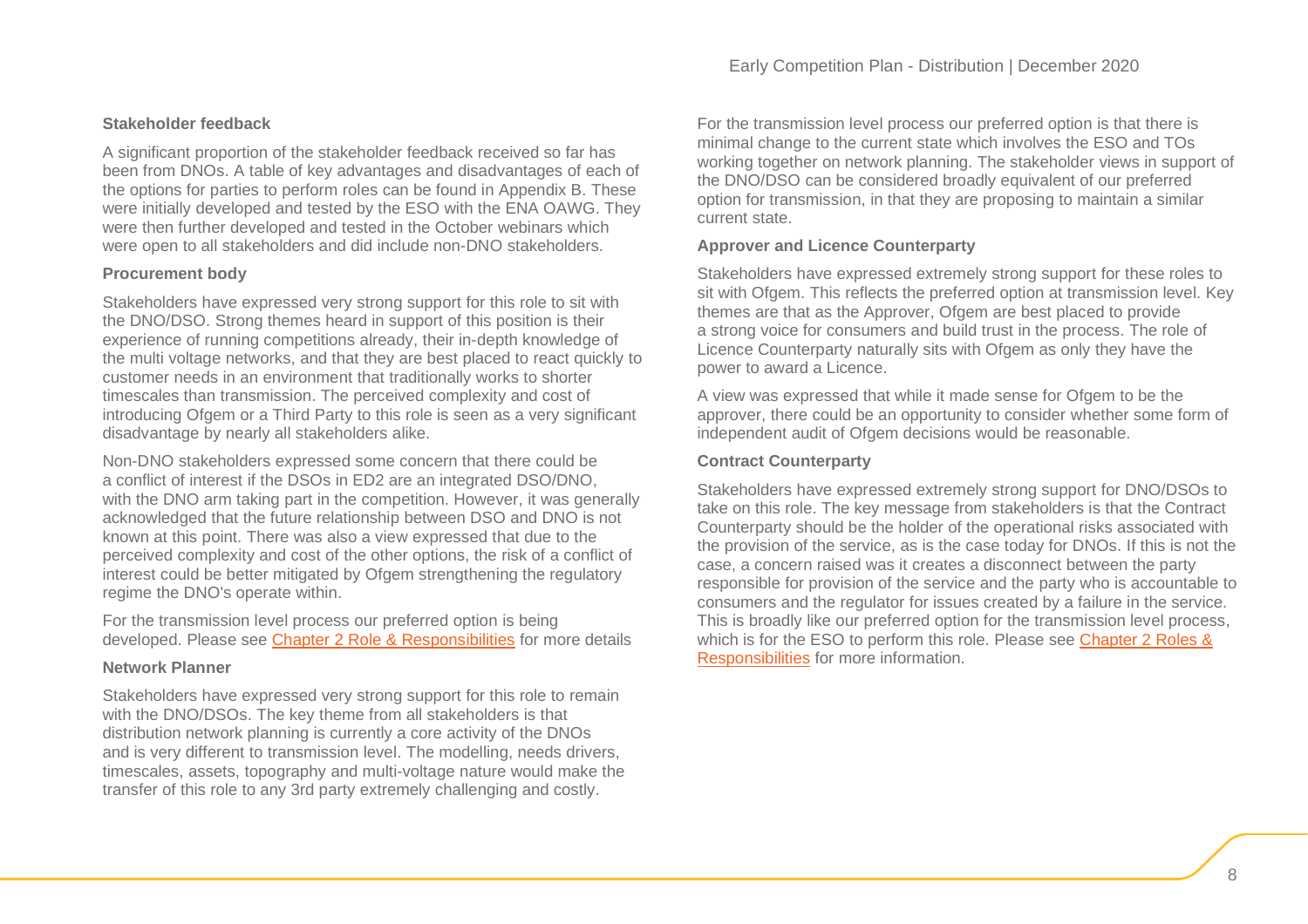# **Payment Counterparty**

Stakeholders have expressed extremely strong support for DNO/DSOs to take on this role. The key messages so far have been that DNOs currently perform a similar role already and there does not appear to be an issue with the DNOs continuing to perform this role, if it is expanded to include the activities to support an early competition model. The role requires an expert understanding of the relevant charging regimes which would require significant effort to transfer to a 3rd party. Given that it is a largely transactional process some concern was expressed that it could be difficult to find an interested party to take on the role.

Our preferred option for the transmission level process is for the ESO to perform this role. The stakeholder views supporting DNO/DSO can be

# **Questions**

considered broadly the same. Please see [Chapter 2 Roles &](https://www.nationalgrideso.com/document/181911/download)  [Responsibilities](https://www.nationalgrideso.com/document/181911/download) for more information.

# **Keep our stakeholders in the know**

We hosted dedicated workshops in October for ESO Role in Distribution Early Competition to give stakeholders the best opportunity to focus on this area.

2. Which party is best placed to perform each of the key roles at distribution level? Where 3rd party is chosen please specify who you think this could be and why?

# **3.3 Additional roles**

To fully explore the question of whether the ESO may have a role in supporting early competition in the distribution sector we have explored with stakeholders' ideas for additional roles that may create value for consumers. We created an initial list for discussion with stakeholders and asked for feedback. Table 2 sets out an outline of potential roles and options.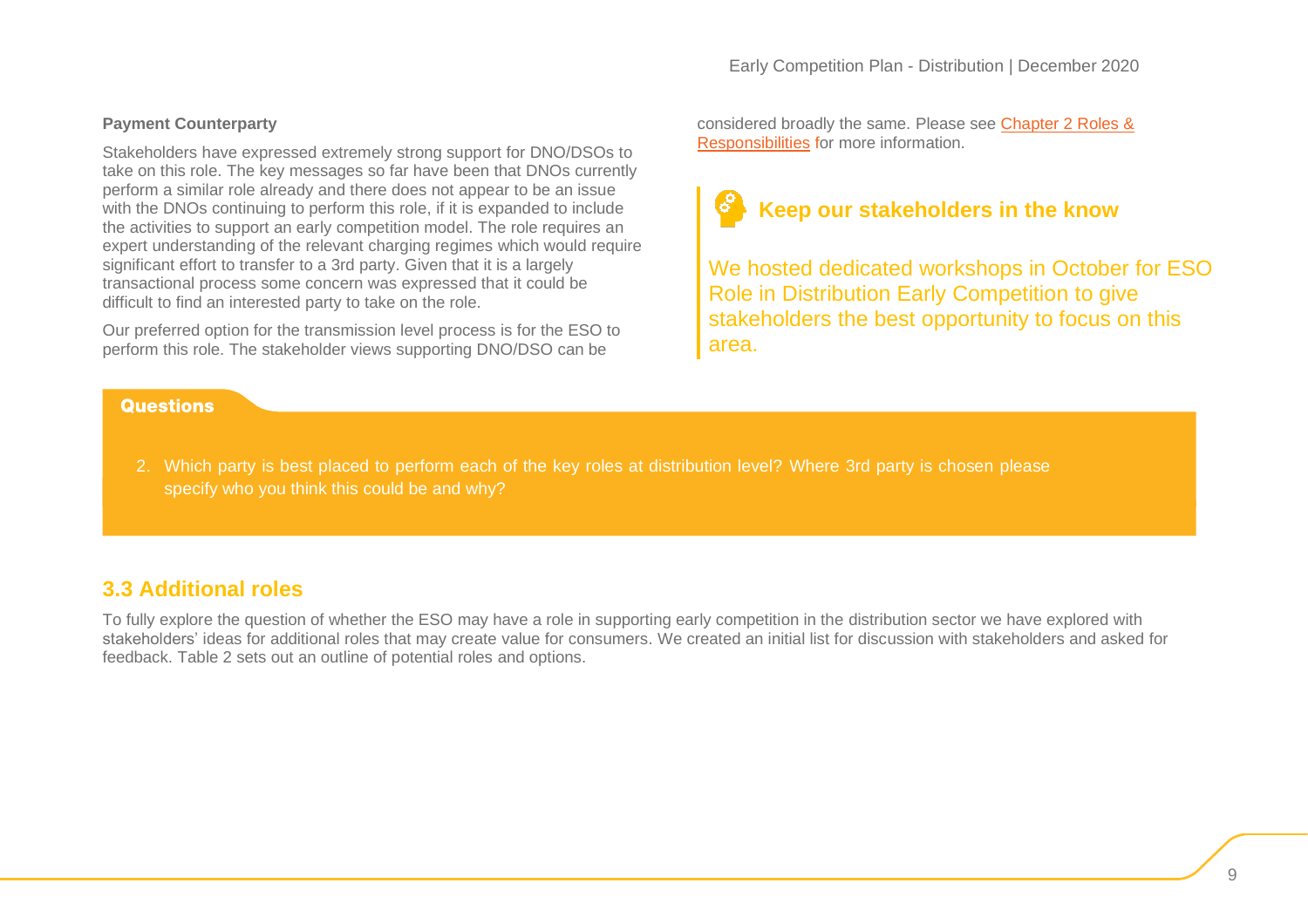# Table 2: Additional roles

| <b>Role</b>                         | <b>Description</b>                                                                                                                                              | <b>Options</b>              |  |
|-------------------------------------|-----------------------------------------------------------------------------------------------------------------------------------------------------------------|-----------------------------|--|
| <b>Best practice</b><br>coordinator | Set out, standardise and<br>improve process used by<br>all parties                                                                                              |                             |  |
| Auditor                             | Monitor consistent<br>application/compliance of<br>process across all parties                                                                                   | ofgem<br>DNO/<br><b>DSO</b> |  |
| Project<br>consolidation            | Identify opportunities to<br>bundle projects across<br>networks                                                                                                 |                             |  |
| Whole<br>system review              | A check to look at whether<br>with minor changes to<br>planned work on<br>transmission or distribution<br>network,<br>a proposed competition<br>is not required |                             |  |

# **Stakeholder feedback**

Overall, stakeholders so far do not support the creation of the additional roles outlined. Generally, the feedback has been that there may be some value in these roles, but that existing mechanisms can accommodate the activities and are the preferred option.

# **Best Practice Co-ordinator**

Some common themes we have heard are that Ofgem is best placed to use their influence to create improvements across distribution sector processes and that it is difficult to see how a Third Party could be as effective. Other views were that regulatory regimes such as UCR effectively set standards, and that there are already examples of industry sharing knowledge. The ESO working with distribution stakeholders to share knowledge on flexibility services and RIIO2 plans for supporting development of a distribution NOA were cited.

#### **Auditor**

Stakeholder views focussed on existing mechanisms with very little support for creating a new role in this area. Some stakeholders said that the purpose of existing internal audit and compliance functions already fulfil this role. Others added that with Ofgem in the Approver role this should provide a level of assurance that the processes were being well run. Where there was a view for a Third party, the National Audit Office was suggested as an existing expert in this area that could audit the process.

# **Project consolidation**

Stakeholders focussed on existing mechanisms with very little support for creating a new role in this area. Stakeholders highlighted that networks are already required to demonstrate efficient planning of their project portfolio to Ofgem. A few stakeholders expressed the opinion that joint procurement activities would be extremely complicated and unlikely to significantly enhance value delivery, compared to separate events. They also raised concerns that this might conflict with their Licences and UCR.

# **Be consistent, whilst remaining flexible**

We have strived to keep presentation materials in the same format, so that stakeholders can see the development process. The original material to support discussion of additional roles with the ENA working group didn't work. So, we amended them upon feedback, and arranged additional sessions.